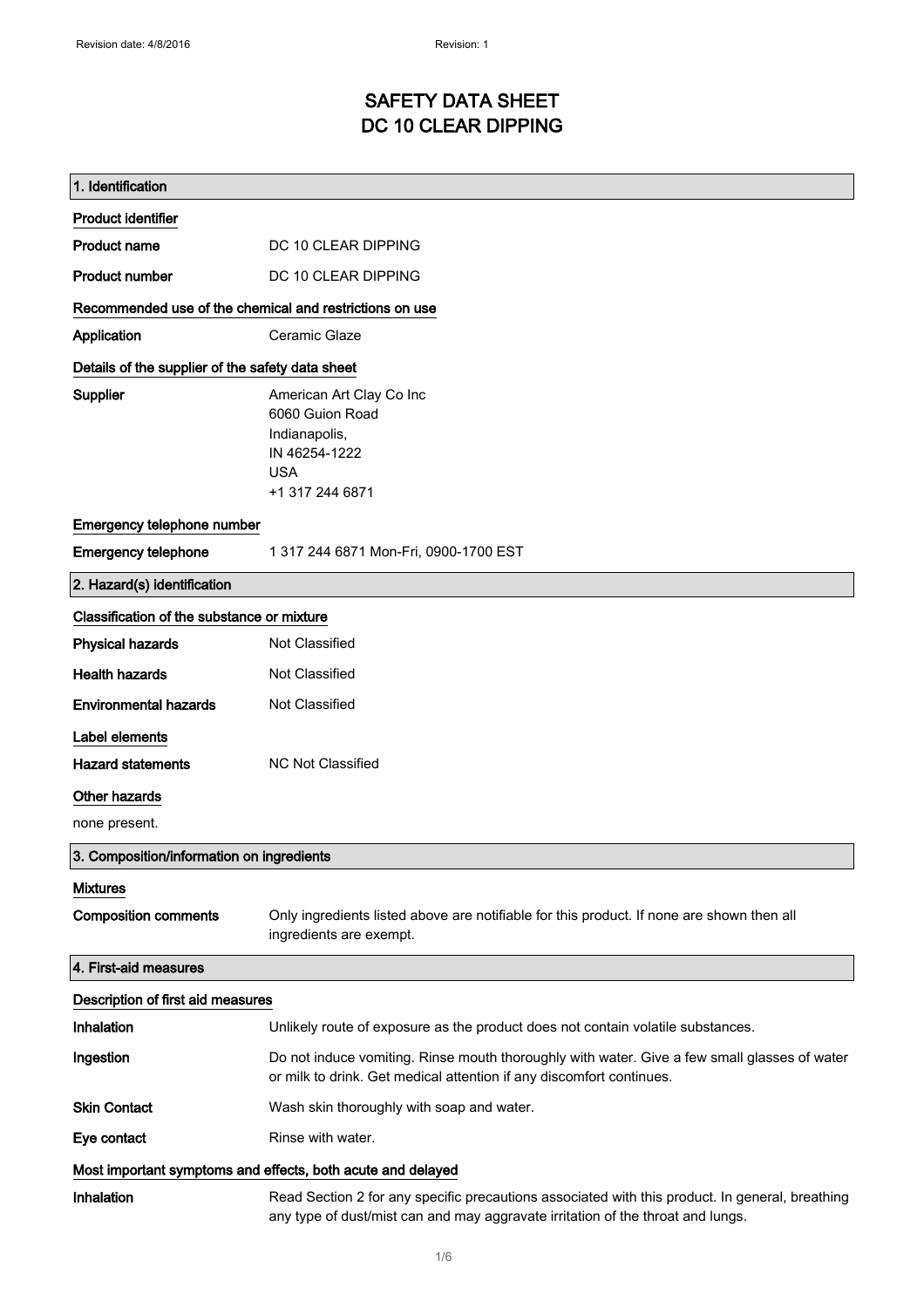| Ingestion                                                    | Read Section 2 for any specific precautions associated with the use of this product. Products<br>with specific warnings about ingestion will give guidance there.                                                                                                                                           |  |
|--------------------------------------------------------------|-------------------------------------------------------------------------------------------------------------------------------------------------------------------------------------------------------------------------------------------------------------------------------------------------------------|--|
| Skin contact                                                 | Read Section 2 for any specific precautions associated with the use of this product. In general<br>most ceramic glazes, clays and special products will tend to have a drying effect on the skin<br>and may cause some sensitivity to users with sensitive skin.                                            |  |
| Eye contact                                                  | Read Section 2 for any specific precautions associated with the use of this product. In general<br>most ceramic and special products contain materials that maybe abrasive to eyes. Keeping<br>materials from contacting the eyes is prudent. If contact does occur, flush with clean water, do<br>not rub. |  |
|                                                              | Indication of immediate medical attention and special treatment needed                                                                                                                                                                                                                                      |  |
| Notes for the doctor                                         | Treat symptomatically.                                                                                                                                                                                                                                                                                      |  |
| 5. Fire-fighting measures                                    |                                                                                                                                                                                                                                                                                                             |  |
| <b>Extinguishing media</b>                                   |                                                                                                                                                                                                                                                                                                             |  |
| Suitable extinguishing media                                 | Use fire-extinguishing media suitable for the surrounding fire.                                                                                                                                                                                                                                             |  |
| Special hazards arising from the substance or mixture        |                                                                                                                                                                                                                                                                                                             |  |
| Specific hazards                                             | The product is not believed to present a hazard due to its physical nature.                                                                                                                                                                                                                                 |  |
| Advice for firefighters                                      |                                                                                                                                                                                                                                                                                                             |  |
| Special protective equipment<br>for firefighters             | Use protective equipment appropriate for surrounding materials.                                                                                                                                                                                                                                             |  |
| 6. Accidental release measures                               |                                                                                                                                                                                                                                                                                                             |  |
|                                                              | Personal precautions, protective equipment and emergency procedures                                                                                                                                                                                                                                         |  |
| <b>Personal precautions</b>                                  | For personal protection, see Section 8.                                                                                                                                                                                                                                                                     |  |
| <b>Environmental precautions</b>                             |                                                                                                                                                                                                                                                                                                             |  |
| <b>Environmental precautions</b>                             | Please read Section 2 completely. If any environmental warnings such as; H411 or H412 are<br>listed in Section 2, please use appropriate procedures when disposing of product and<br>container. Do not put materials into waterways or sewers.                                                              |  |
| Methods and material for containment and cleaning up         |                                                                                                                                                                                                                                                                                                             |  |
| Methods for cleaning up                                      | Collect spillage for reclamation or absorb in vermiculite, dry sand or similar material.                                                                                                                                                                                                                    |  |
| Reference to other sections                                  | For waste disposal, see Section 13. For personal protection, see Section 8.                                                                                                                                                                                                                                 |  |
| 7. Handling and storage                                      |                                                                                                                                                                                                                                                                                                             |  |
| Precautions for safe handling                                |                                                                                                                                                                                                                                                                                                             |  |
| <b>Usage precautions</b>                                     | Read label before use. Do not eat, drink or smoke when using this product. Good personal<br>hygiene procedures should be implemented. Wash hands and any other contaminated areas<br>of the body with soap and water before leaving the work site.                                                          |  |
| Conditions for safe storage, including any incompatibilities |                                                                                                                                                                                                                                                                                                             |  |
| <b>Storage precautions</b>                                   | Store in tightly-closed, original container in a dry and cool place.                                                                                                                                                                                                                                        |  |
| Specific end uses(s)                                         |                                                                                                                                                                                                                                                                                                             |  |
| Specific end use(s)                                          | The identified uses for this product are detailed in Section 1.2.                                                                                                                                                                                                                                           |  |
| 8. Exposure Controls/personal protection                     |                                                                                                                                                                                                                                                                                                             |  |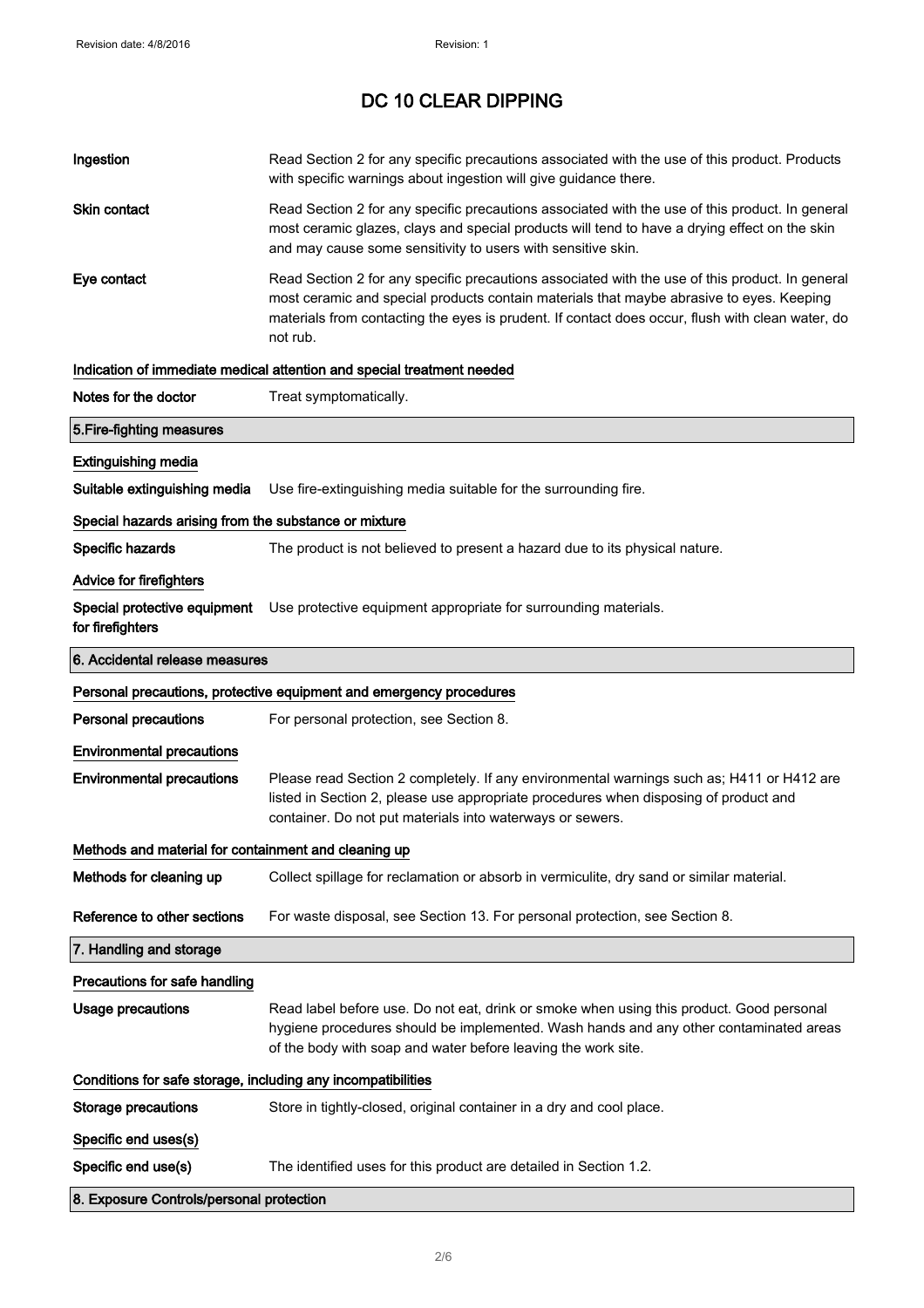| Ingredient comments                 | Only ingredients listed n Section 3 are notifiable for this product. If none are shown then all<br>ingredients are exempt.                                                                                           |
|-------------------------------------|----------------------------------------------------------------------------------------------------------------------------------------------------------------------------------------------------------------------|
| <b>Exposure controls</b>            |                                                                                                                                                                                                                      |
| Appropriate engineering<br>controls | No specific ventilations requirements unless the "FAN" pictogram is shown above or specified<br>in Section 2.                                                                                                        |
| Eye/face protection                 | No specific eye protection required unless the "EYE PROTECTION" pictogram is shown<br>above or specified in Section 2.                                                                                               |
| Hand protection                     | No specific hand protection required unless the "HAND PROTECTION" pictogram is shown<br>above or specified in Section 2.                                                                                             |
| Hygiene measures                    | Using good personal hygiene practices is always appropriate. Keeping a clean work space,<br>cleaning up properly when done, and not eating, drinking or smoking when using this product.                             |
| <b>Respiratory protection</b>       | No specific respiratory protection required unless the "RESPIRATOR" pictogram is shown<br>above or specified in Section 2. Using the appropriate certified protection for the operation is<br>important if required. |

## 9. Physical and Chemical Properties

## Information on basic physical and chemical properties

| Appearance                                      | Colored liquid.           |
|-------------------------------------------------|---------------------------|
| Color                                           | Various colors.           |
| Odor                                            | Almost odorless.          |
| <b>Odor threshold</b>                           | No information available. |
| рH                                              | 6-8                       |
| <b>Melting point</b>                            | No information available. |
| Initial boiling point and range                 | No information available. |
| <b>Flash point</b>                              | No information available. |
| <b>Evaporation rate</b>                         | No information available. |
| Flammability (solid, gas)                       | No information available. |
| Upper/lower flammability or<br>explosive limits | No information available. |
| Vapour pressure                                 | No information available. |
| <b>Relative density</b>                         | Greater than 1.0          |
| Solubility(ies)                                 | Not applicable.           |
| <b>Partition coefficient</b>                    | No information available. |
| <b>Auto-ignition temperature</b>                | Not applicable.           |
| <b>Decomposition Temperature</b>                | No information available. |
| <b>Viscosity</b>                                | No information available. |
| <b>Explosive properties</b>                     | none                      |
| <b>Oxidising properties</b>                     | none                      |
| Other information                               | Not applicable.           |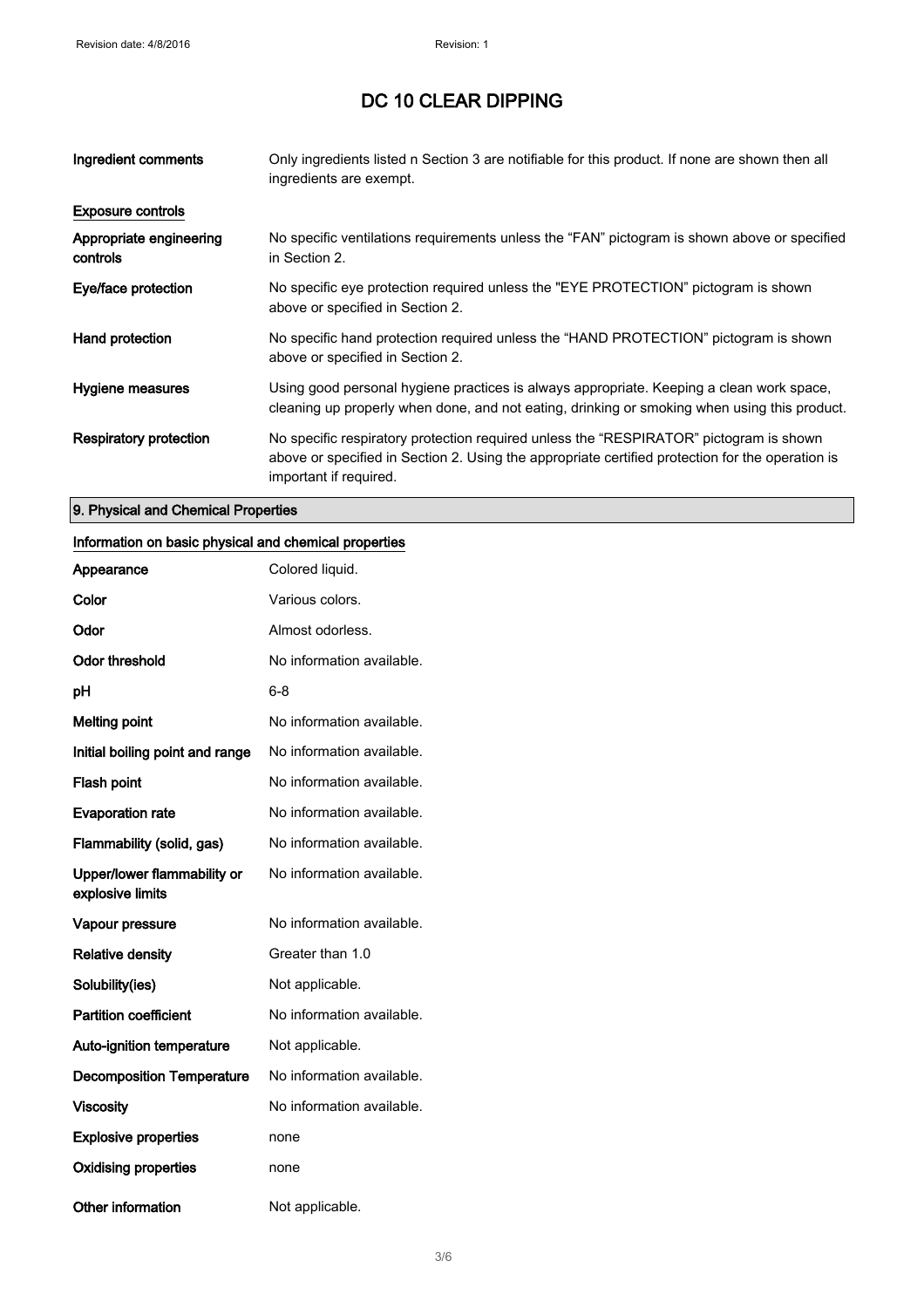| 10. Stability and reactivity                                        |                                                                                                                                                                                                                                                |
|---------------------------------------------------------------------|------------------------------------------------------------------------------------------------------------------------------------------------------------------------------------------------------------------------------------------------|
| Reactivity                                                          | There are no known reactivity hazards associated with this product.                                                                                                                                                                            |
| <b>Stability</b>                                                    | No particular stability concerns.                                                                                                                                                                                                              |
| Possibility of hazardous<br>reactions                               | None known.                                                                                                                                                                                                                                    |
| <b>Conditions to avoid</b>                                          | None known.                                                                                                                                                                                                                                    |
| Materials to avoid                                                  | None known.                                                                                                                                                                                                                                    |
| Hazardous decomposition<br>products                                 | None known.                                                                                                                                                                                                                                    |
| 11. Toxicological information                                       |                                                                                                                                                                                                                                                |
| Information on toxicological effects                                |                                                                                                                                                                                                                                                |
| <b>Toxicological effects</b>                                        | Please read Section 2 thoroughly to understand the toxicological risks, (if any) and<br>precautions for safe use (if any).                                                                                                                     |
| Acute toxicity - inhalation<br>ATE inhalation (dusts/mists<br>mg/l) | 18.61                                                                                                                                                                                                                                          |
| Skin corrosion/irritation                                           |                                                                                                                                                                                                                                                |
| Skin sensitization                                                  |                                                                                                                                                                                                                                                |
| <b>Skin sensitisation</b>                                           | Based on available data the classification criteria are not met.                                                                                                                                                                               |
| Eye contact                                                         | May cause temporary eye irritation.                                                                                                                                                                                                            |
| 12. Ecological Information                                          |                                                                                                                                                                                                                                                |
| Ecotoxicity                                                         | Please read Section 2 completely. If any environmental warnings such as; H411 or H412 are<br>listed in Section 2, please use appropriate procedures when disposing of product and<br>container. Do not put materials into waterways or sewers. |
| <b>Toxicity</b>                                                     |                                                                                                                                                                                                                                                |
| <b>Toxicity</b>                                                     | Please read Section 2 completely. If any environmental warnings such as; H411 or H412 are<br>listed in Section 2, please use appropriate procedures when disposing of product and<br>container. Do not put materials into waterways or sewers. |
| Persistence and degradability                                       |                                                                                                                                                                                                                                                |
| Persistence and degradability                                       | No data available.                                                                                                                                                                                                                             |
| Biodegradation                                                      | Not inherently biodegradable.                                                                                                                                                                                                                  |
| <b>Bioaccumulative potential</b>                                    |                                                                                                                                                                                                                                                |
| <b>Partition coefficient</b>                                        | No information available.                                                                                                                                                                                                                      |
| Mobility in soil                                                    |                                                                                                                                                                                                                                                |
| <b>Mobility</b>                                                     | Semi-mobile.                                                                                                                                                                                                                                   |
| Results of PBT and vPvB assessment                                  |                                                                                                                                                                                                                                                |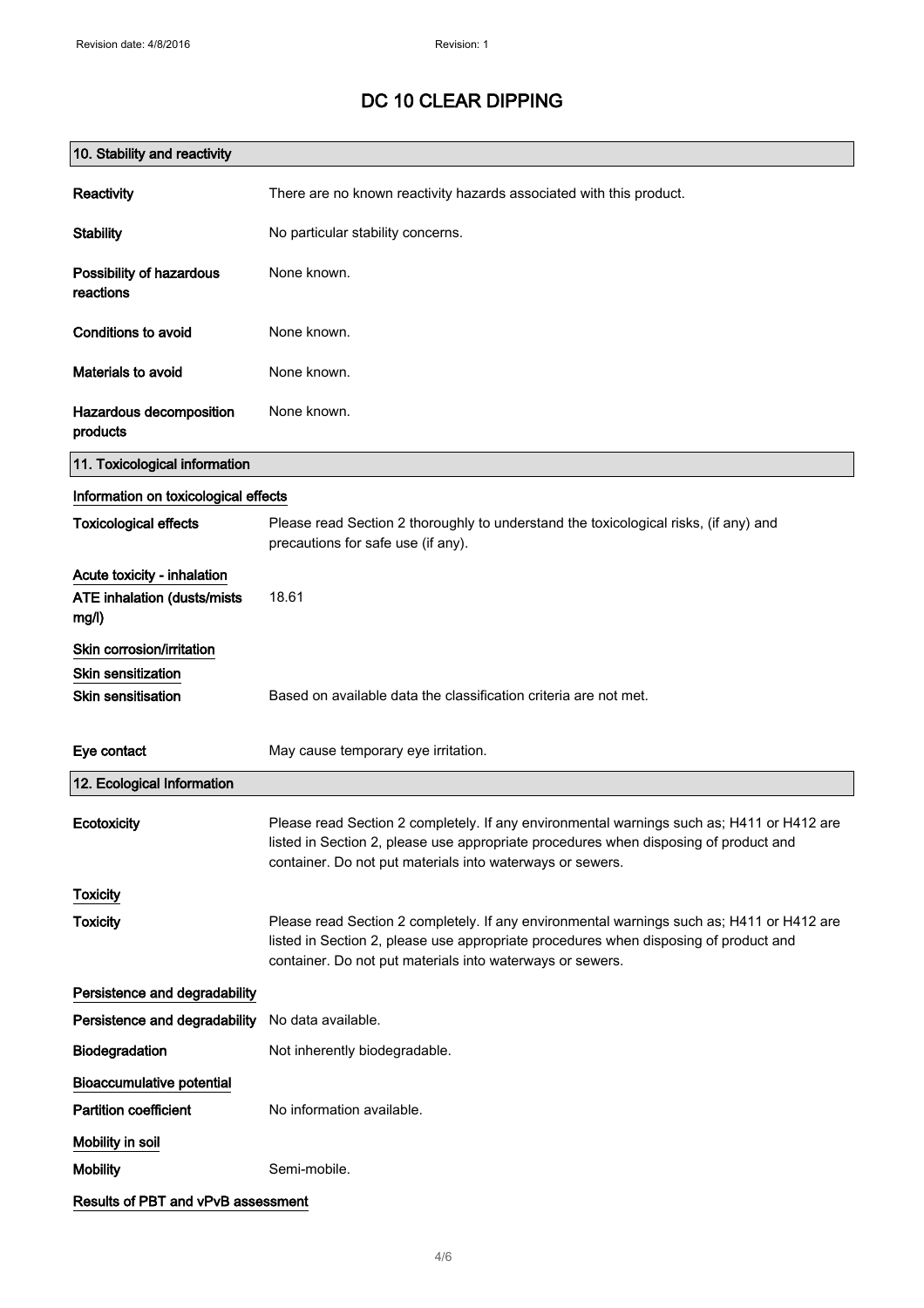| Results of PBT and vPvB<br>assessment      | This product does not contain any substances classified as PBT or vPvB.                                                                                                                      |
|--------------------------------------------|----------------------------------------------------------------------------------------------------------------------------------------------------------------------------------------------|
| Other adverse effects                      |                                                                                                                                                                                              |
| Other adverse effects                      | None known.                                                                                                                                                                                  |
| 13. Disposal considerations                |                                                                                                                                                                                              |
| <b>Waste treatment methods</b>             |                                                                                                                                                                                              |
| <b>General information</b>                 | Dispose of waste product or used containers in accordance with local regulations When<br>handling waste, the safety precautions applying to handling of the product should be<br>considered. |
| 14. Transport information                  |                                                                                                                                                                                              |
| General                                    | The product is not covered by international regulations on the transport of dangerous goods<br>(IMDG, IATA, DoT).                                                                            |
| <b>UN Number</b>                           |                                                                                                                                                                                              |
| Not applicable.                            |                                                                                                                                                                                              |
| UN proper shipping name                    |                                                                                                                                                                                              |
| Not applicable.                            |                                                                                                                                                                                              |
| Transport hazard class(es)                 |                                                                                                                                                                                              |
| No transport warning sign required.        |                                                                                                                                                                                              |
| Packing group                              |                                                                                                                                                                                              |
| Not applicable.                            |                                                                                                                                                                                              |
| <b>Environmental hazards</b>               |                                                                                                                                                                                              |
| <b>Environmentally Hazardous Substance</b> |                                                                                                                                                                                              |

Please refer to Section 2 for any environmental hazards associated with this product. If H411/H412 warnings are shown then please verify packaging and labeling requirements for larger volumes.

#### Special precautions for user

Not applicable.

### Transport in bulk according to Not applicable. Annex II of MARPOL 73/78 and the IBC Code

#### 15. Regulatory information

#### US State Regulations

#### California Proposition 65 Carcinogens and Reproductive Toxins

None of the ingredients are listed or exempt.

### Inventories

### Canada - DSL/NDSL

All the ingredients are listed or exempt.

#### US - TSCA

All the ingredients are listed or exempt.